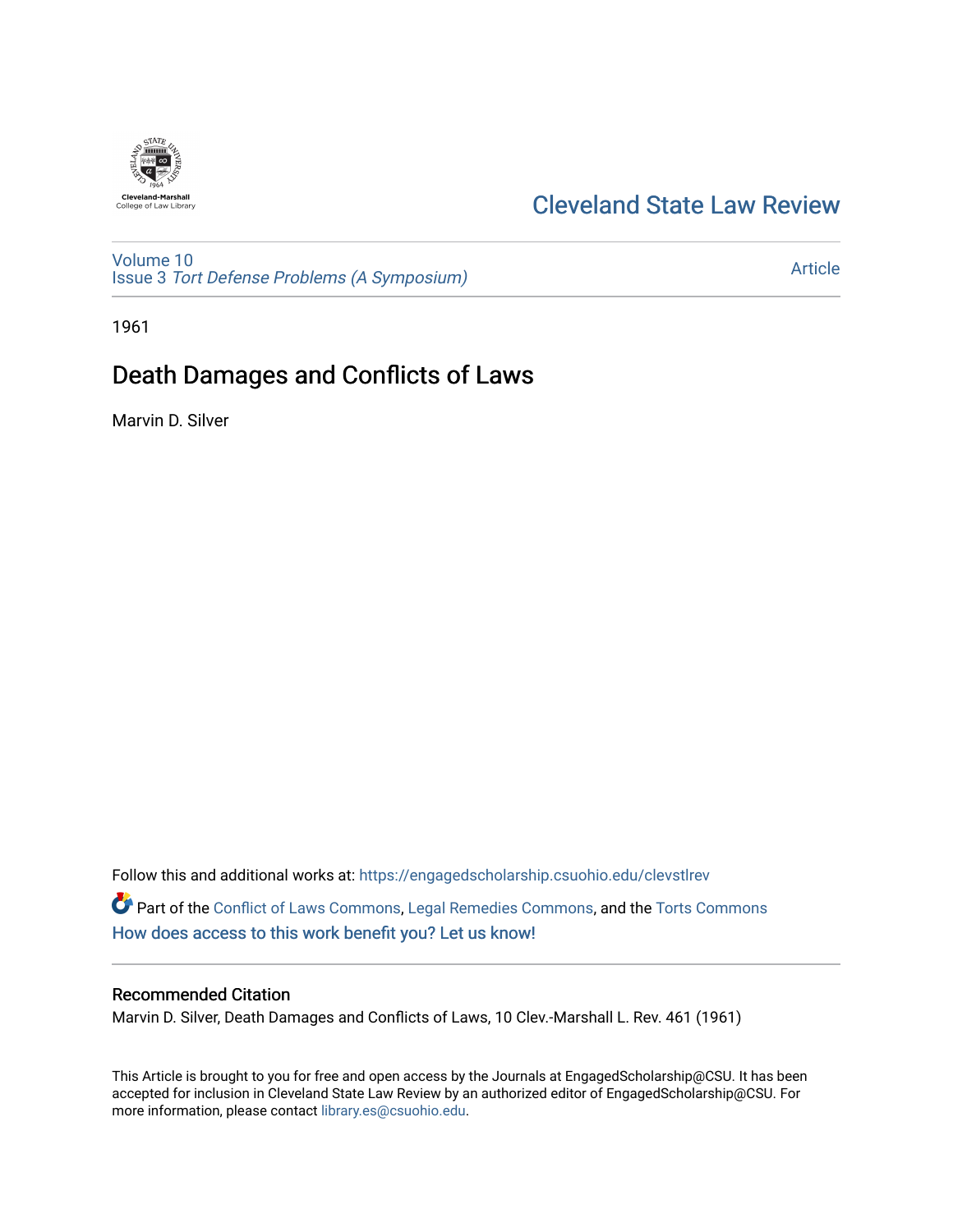## *Death Damages and Conflicts of Laws*

### *Marvin* **D.** *Silver\**

**A T COMMON LAW,** as Lord Ellenborough stiffly declared, no  $\Lambda$  right of action existed for wrongful death.<sup>1</sup> Since the adoption of the Fatal Accidents Act of 1846<sup>2</sup> in the United Kingdom, each of the fifty United States has created **by** statute3 a similar right of action which pertains to the survivors or to the estate of the decedent whose death resulted from the wrongful acts of another. During recent years, fourteen states have incorporated within their wrongful death statutes a maximum limitation on the amount of damages recoverable.<sup>4</sup> These restrictions consistently trouble the courts when a wrongful death occurs in one of these limiting states and the suit is brought elsewhere. However, the courts have, with a few exceptions, held steadfastly to the principle that in an action for wrongful death "the law of the place of wrong governs the right of action

**2** St. 9 and 10 Vict. c. 93, commonly known as Lord Campbell's Act, which provided in part:

That whensoever the death of a person shall be caused by wrongful act, neglect, or default, and the act, neglect or default is such as would, (if death had not ensued) have entitled the party injured to maintain an action and recover damages in respect thereof, then and in every such case the person who would have been liable if death had not ensued, shall be liable to an action for damages, notwithstanding the death of a person injured, and although the death shall have been caused under such circumstances as amount in law to felony.

**3** See, e.g., Ohio Rev. Code Ann., sec. 2125.01 (1953); **N.** Y. Dec. Est. L., sec. **130** (1949); Mich. Stat. Ann., sec. 27.711 (1935). See, Oleck, Damages to Persons and Property, ch. **18** (1961 revision).

**4** Colorado, \$25,000, Colo. Rev. Stat. Ann., sec. 41-1-3 **(1953);** Connecticut, \$25,000, Conn. Gen. Stat., rev. sec. **52-555** (supp. 1958); Illinois, \$30,000, ill. Rev. Stat., ch. **70,** sec. 1, 2 (1959); Kansas, \$25,000, Kan. Gen. Stat. Ann., sec. **60-3203** (1949); Maine, \$20,000, Me. Rev. Stat. Ann., ch. 165, sec. **10** (1954); Massachusetts, \$20,000, Mass. Ann. Laws, ch. 229, sec. 6E (1955); Minnesota, **\$25,000,** Minn. Stat. Ann. sec. **573.02** (1947); Missouri, **\$25,000,** Vernon's Ann. Mo. Stat., sec. **537.090** (1949); New Hampshire, **\$25,000, N.** H. Rev. Stat. Ann., sec. **556.13 (1955);** Oregon, \$20,000, Ore. Rev. Stat., sec. 30.020 (1959); South Dakota, \$20,000, S. D. Code, sec. 37.2203<br>(1939); Virginia, \$30,000, Va. Code Ann., sec. 8-636 (1950); West Virginia,<br>\$20,000, W. Va. Code Ann., sec. 5475 (1955); Wisconsin, \$25,000, Wis. S Ann., sec. 331.04 **(1958).** See, Oleck, Damages To Persons **&** Property, § **198A (1961** revision).

<sup>\*</sup> A.B., Ohio University; Third year student at Cleveland-Marshall Law School.

**<sup>1</sup>**Baker v. Bolton, 1 Campb. 493, 495 (1808): "In a civil court the death of a human being cannot be complained of as an injury." This pronouncement by Lord Ellenborough was unanimously accepted by the American courts.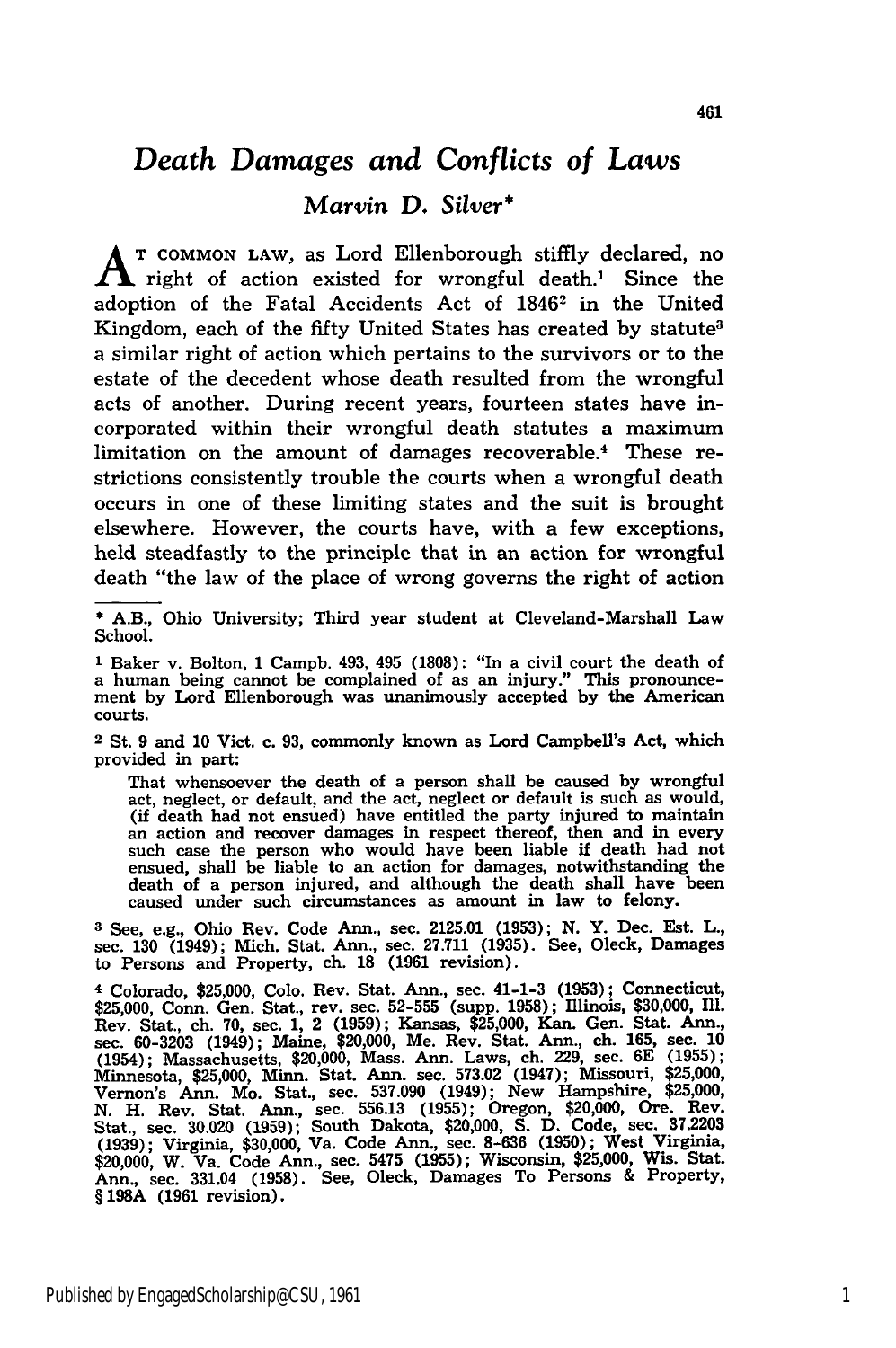...," and that "the place of wrong is in the state where the last event necessary to make an actor liable takes place." **5**

#### The Majority Proposition: **A** Substantive Approach

In an action for wrongful death occurring in Montana, the United States Supreme Court proclaimed that the foreign law governs not only the definition of the tort, but also the assessment of damages. Consequently a limitation on the amount recoverable, imposed by the Minnesota forum, was inapplicable.6

In 1918, Judge Cardozo, speaking for the court in the landmark case of *Loucks v. Standard Oil Co.,7* clearly established New York as accepting the majority proposition that in an action for wrongful death arising in a foreign state, the lex delicti governs as to the cause of action and the remedy. Concluding that the remedy is firmly implanted within the substantive right of action, he said, "Although the sovereign in its discretion may refuse its aid to a right created by foreign statute, the courts of the state have no such power . . .," and "similarity of legislation shows beyond question that the foreign statute does not offend the public policy of the forum, but its absence does not prove the contrary...", and "mere differences of remedy do not count."

**<sup>5</sup>** Restatement, Conflict of Laws, secs. **391, 377** (1934).

**<sup>6</sup>** Northern P. R. Co. v. Babcock, 154 U. S. **190** (1894); Slater v. Mexican Natl. R. Co., 194 U. S. 120 (1904). For controlling state cases, see: Caine<br>v. St. Louis & S. F. R. Co., 209 Ala. 181, 95 S. 876 (1923); St. Louis v.<br>Hesterly, 98 Ark. 240, 135 S. W. 874 (1911); Stoltz v. Burlington, 178 F 514 (10th Cir., Colo., 1949); Reilly v. Antonio, 108 Conn. 436, 143 A. 568 (1928); Southern R. Co. v. Decker, 5 Ga. 21, 62 S. E. 678 (1908); Barnes v Union Pac. R. Co., 139 F. Supp. 198 (D. C., Idaho, 1956); Hanna v. Grand Trunk R. Co., 41 Ill. App. **116 (1891);** Laprelle v. Cessna Aircraft Co., **85** F. Supp. **182 (D. C.,** Kan., 1949); Louisville v. Bryant, **215 Ky.** 401, **285** S. W. 245 (1926); Riley v. Lukens, 4 F. Supp. 144 (D. **C.,** Md., 1933); Jackson v. Anthony, **282** Mass. 540, **185** N. E. **389** (1933); Hupp Motor Car Co. v. Wadsworth, 113 F. 2d **827** (6th Cir., Mich., 1940); Powell v. Great Northern R. Co., 102 Minn. 448, 113 N. W. 1017 (1907); Jackson v. St. Louis, 224 Mo. App. 601, 31 S. W. 2d 250 (1930); Whitney v. Penrod, 149<br>Neb. 636, 32 N. W. 2d 131 (1948); Robinson v. Dixon, 91 N. H. 29, 13 A.<br>2d 163 (1940); Giardini v. McAdoo, 93 N. J. L. 138, 107 A. 437 (1919); Christensen v. Floriston, **29** Nev. 552, **92** P. 210 (1907); Wise v. Hollowell, 205 **N. C.** 286, **171 S. E. 82** (1933); Caldwell v. Abernathy, 231 **N.** C. 692, 58 **S.** E. 2d 763 (1950); Louisville R. Co. v. Greene, **26** Ohio App. **392,** 160 **N.** E. 495 (1927); Dusek v. United Airlines, Inc., 9 F. R. D. **326** (D. C., Ohio, 1949), where, in an action in Ohio for wrongful death occurring in Ohio, 1949), where, in an action in Ohio for wrongful death occurring in Utah, where funeral expenses were not recoverable, paragraph of com- plaint seeking recovery of funeral expenses was stricken; Curtiss v. Campbell, **76** F. 2d 84 (3d Cir., Pa., 1935); Nealy v. Magnolia Petroleum Co., 121 **S.** W. 2d 425 (Tex. Civ. App., 1938); Brown v. Perry, 104 Vt. 66, 156 **A. 910** (1931); Withrow v. Edwards, **181** Va. 344, 25 **S. E.** 2d 348 (1943); Anderson v. Miller, 176 Wis. 528, **187** N. W. 746 (1922).

**<sup>7</sup>**224 **N.** Y. 99 at 110, 111, 120 **N. E. 198** at 201, 202 (1918).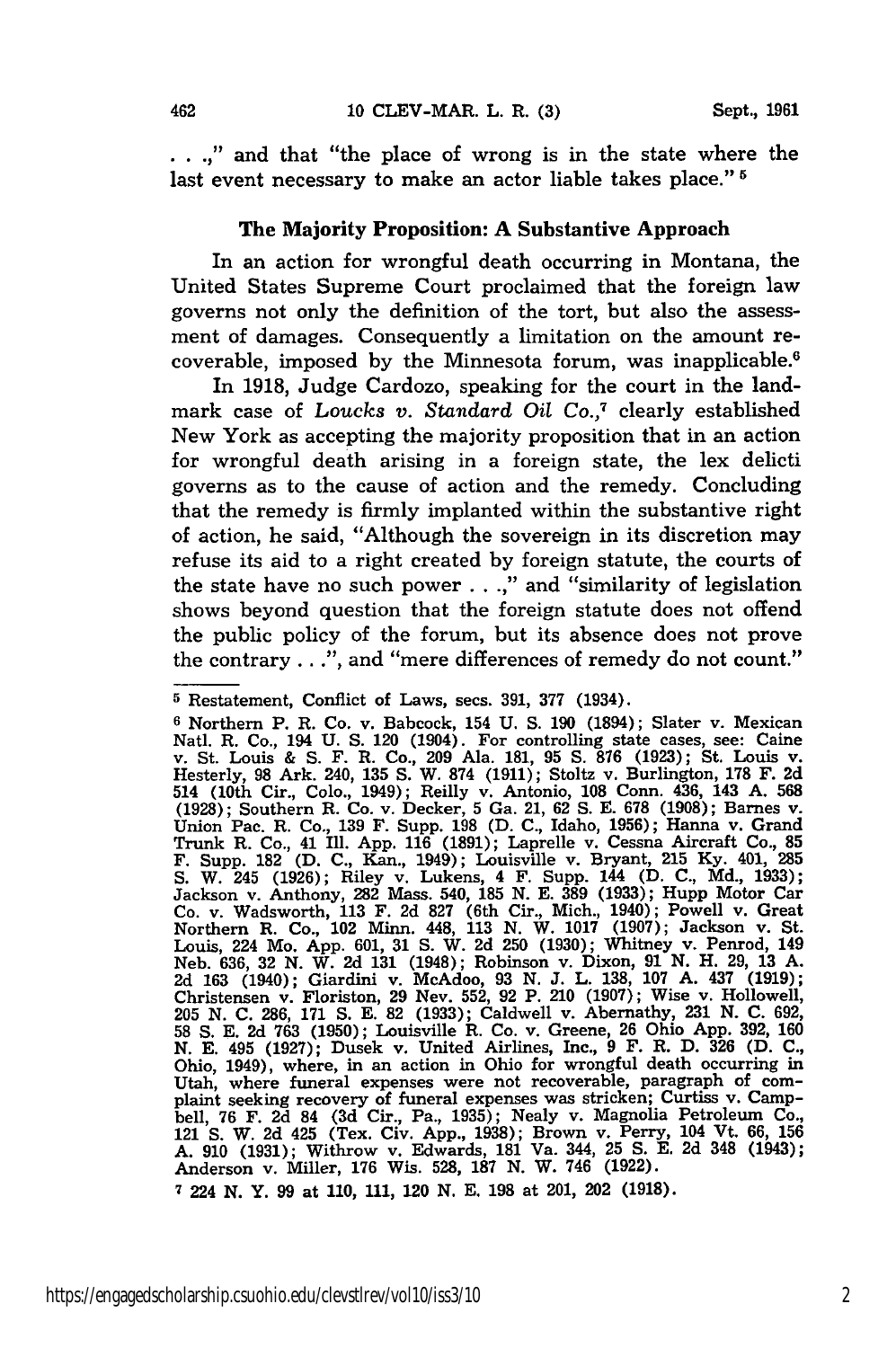The court in *Maynard v. Eastern Airlines, Inc.8* followed the holding in *Faron v. Eastern Airlines, Inc.9* Both cases involved an action brought by a widow to recover for injuries to and death of her husband, who purchased a ticket at New York for a flight to Boston, and was killed as a result of a crash in Connecticut. The *Maynard* case confirmed New York's stand with the majority ruling, by upholding a judgment entered on a verdict returned by a jury instructed to limit damages to \$20,000, on the ground that the action was governed by the lex loci delicti and not by the place where the contract was made.

#### The Minority Proposition: **A** Procedural Approach

Cases abound which declare that the law of the forum determines the procedure of the courts and the remedies which are available to suitors.<sup>10</sup> To date, however, only two states<sup>11</sup>

**<sup>10</sup>**For typical cases, see: Nelson v. American Employers Ins. Co., **258** Wis. **252,** 45 N. W. 2d **681** (1951)-lex fori, in a separate property state, did not preclude wife from bringing action against her husband for injuries to her person occurring in New Mexico, a community property state; First Natl. Bank in Greensburgh v. M. & G. Convoy, Inc., 102 F. Supp. 494 (D. C., Pa., 1952)-lex fori determined, as a procedural matter, that subrogation of parties was permissive; Metropolitan Life Ins. Co. v. Kendall, **225** Ark. 731, 284 S. W. 2d 863 (1955)—lex fori determined admissibility of evidence in contract action arising in foreign state; Bernkrant v. Fowler, 8 Cal. Rptr.<br>326, 185 A. C. A. 436 (1960)—lex fori determined effect of oral agre contract arising in foreign state; Kipp v. International Harvester Co., 23 Misc. 2d 649, 200 N. Y. S. 2d 977 (1959)-lex fori determined joint or several liability of master and servant in action arising in foreign state; Ley v. Simmons, 249 **S.** W. **2d 808** (Ky. App., 1952)-action in Kentucky to enforce 1930 Florida judgment was barred by Kentucky 15 year statute of limita-

(Continued on next page)

**<sup>8 178</sup>** F. **2d 139 (2d** Cir., **N.** Y., 1949).

**<sup>9 193</sup>** Misc. **395** at **397,** 84 **N.** Y. **S. 2d 568** at **570** (Sup. Ct., **N.** Y. County, 1948). The court, concluding that the plaintiff failed to establish a cause of action in contract, explained that "although couched in contract language, it is obvious that liability, if any, will be predicated upon proof of negli-gence. Where, as here, the gravamen of the cause of action is an alleged breach of a duty through negligence, the action is governed **by** the applicable law of torts, even though the allegations refer to a breach of contract." Further explanation of this point is made in Pittsburgh, **C. C. &** St. L. R. Co. v. Grom, 142 Ky. 51, 133 S. W. 977 (1911), which determined that liability of a carrier in tort, for personal injuries suffered by a passenger<br>while being carried under a contract for transportation from Kentucky to<br>New Jersey, must be governed by the law of Pennsylvania, where the injury occurred, as against the contention that this rule should not be applied, for the reason that the contract of carriage was made in another state-the forum. The court based its decision on the ground that while the tort was traceable to the contractual relation which existed between the carrier and the passenger, yet the duty of a carrier to carry a passenger safely arises not primarily from the contract, but from the law, and that, therefore, the law of the place where the injury took place governed the liability of the carrier.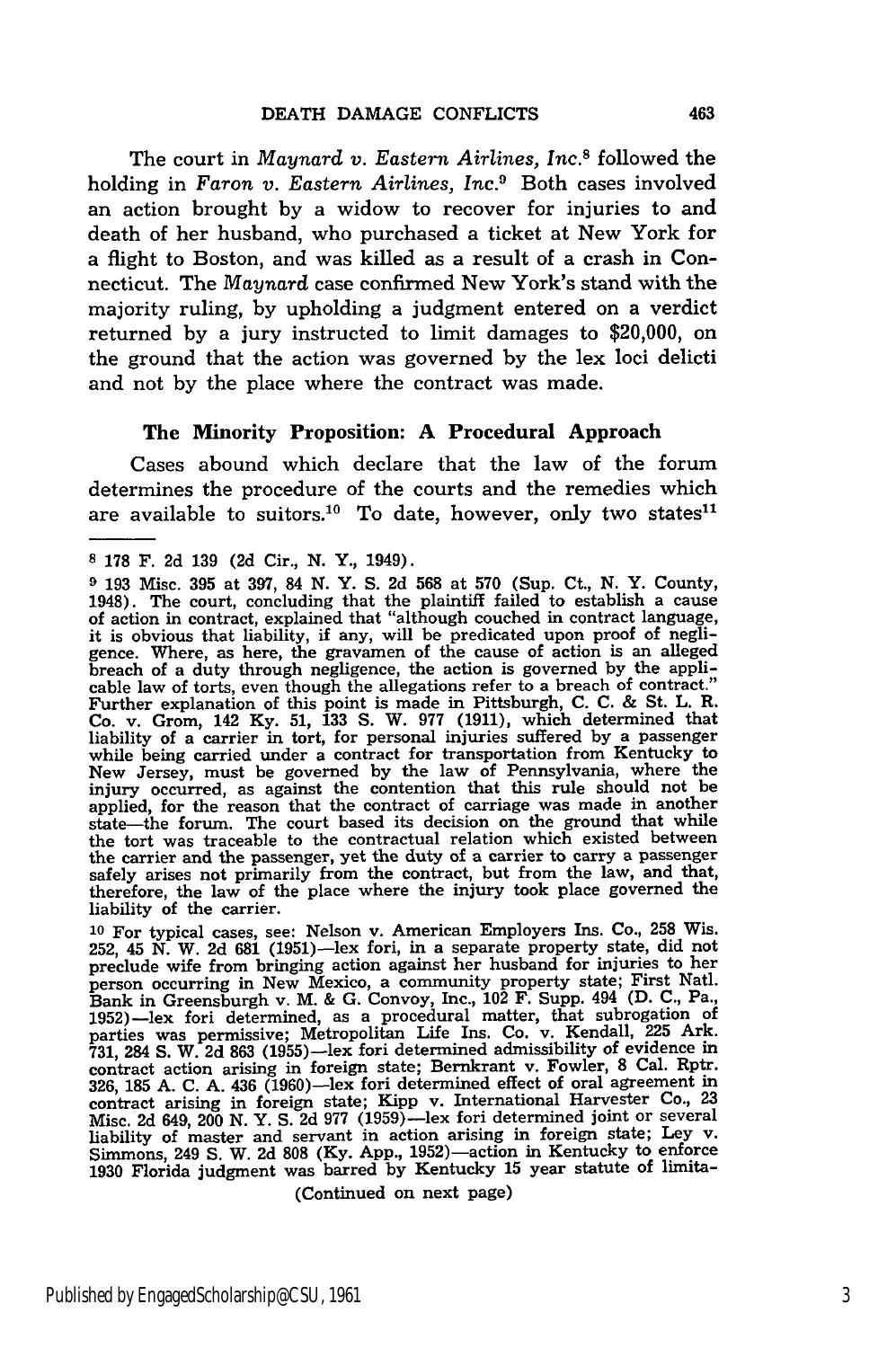follow the proposition that in an action for wrongful death occurring in a foreign state, the remedy and extent of recovery is a procedural matter and consequently is governed by the lex fori.

In the recent case of *Kilberg v. Northeast Airlines, Inc.,* the court, disposing of the plaintiff's complaint ex contractu, declared, "it is law long settled that wrongful death actions, being unknown to the common law, derive from statutes only and that the statute which governs such an action is that of the place of the wrong." $12$ 

The court then commenced, against the pointed dissents of two Justices, to brush aside the cobwebs which had gathered on the forty-two year extinct ruling established in *Wooden v. Western N. Y. & Pa. R. Co.,* and from the opinion delivered by Judge Finch therein, declared that the "restriction pertains to the remedy rather than the right.. ." and "does not strictly affect the rule of damages, but rather the extent of damages; and that extent, as limited or unlimited, does not enter into any definition of the right enforced, or the cause of action permitted to be prosecuted."<sup>13</sup>

Along with the *Wooden* case holding, the *Kilberg* majority proffered five cases in support of the contention that remedial and substantive "shade into each other constantly . . ." and that "the law of the forum normally determines for itself" $14$ whether a given question is one of substance or procedure.

#### (Continued from preceding page)

12 9 N. Y. **2d** at **38, 172** N. E. 2d at 527.

tions, though such action would not have been barred under Florida statute of limitations.

**<sup>11</sup>**Kilberg v. Northeast Airlines, Inc., 9 N. Y. 2d 34, 172 N. E. 2d **526** (1961). Armbruster v. Chicago R. I. & P. R. Co., 166 Iowa 155, 147, N. W. 337 (1914), held that the amount of damages recoverable pertains to the remedy and is controlled by the lex fori, since they do not involve any substantive right. is controlled by the lex fori, since they do not involve any substantive right. Here, the lex delicti permitted compensatory and punitive damages, but the lex fori, allowing only compensation, ruled against punitive recovery. Other than to this extent, no Iowa case has ruled that a 'monetary' limitation imposed by a foreign lex delicti is inapplicable in an Iowa forum.

**<sup>13</sup>**126 N. Y. at 16, 26 N. E. at 1051 (1891). The court raised a very good point in dicta; query: were the defendant a corporation chartered under Pennsylvania law and not, as here, chartered under New York law, would the New York court apply the Pennsylvania law and not allow the foreign corporation the benefit of the New York remedial limitation (which at that corporation the benefit of the New York remedial limitation (which at that time was  $$5,000$ )?

<sup>14</sup> Leflar, Conflict of Laws, sec. **60** (1959).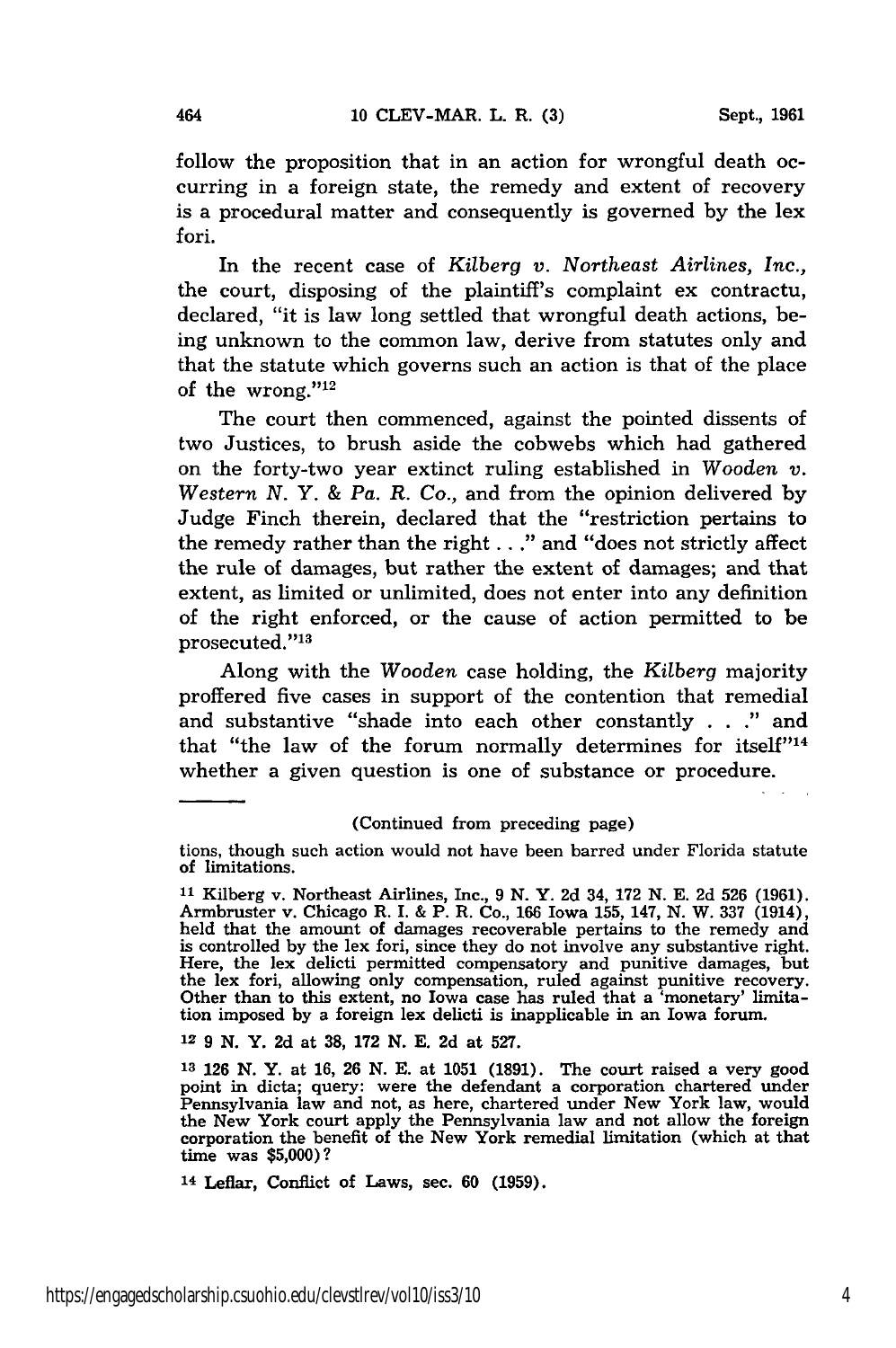**1.** *Murray v. N. Y. 0. & W. R. Co.15* held that in transitory actions of this nature, the general rule is that matters of substantive law are controlled by the lex loci delicti, while procedural matters are governed by the lex fori. However, the *Murray* court did in no measure determine that in an action for wrongful death the amount recoverable is a procedural matter, but only that the forum would permit, as a procedural determination, the subrogation of a new plaintiff for the deceased plaintiff, since the deceased plaintiff had initiated the action within the time limitation required by the forum in tort claims.

2. Referring to *Franklin Sugar Refining Co. v. Lipowicz, <sup>16</sup>* the *Kilberg* majority declared that "as to conflict of law rules it is of course settled that the law of the forum is usually in control as to procedures, including remedies." **17** Establishing that whatever goes to the substance of an obligation is governed by the lex loci, the *Franklin* court determined that the lex loci governs as to the applicable statute of frauds. We must assume then, that the *Kilberg* majority would deem a statute of frauds to go more to the substance of an obligation, in contract, than does the issue of damages for wrongful death, in tort.

3. *Mertz v. Mertz"'* involved an action brought in New York by a wife against her husband for personal injuries inflicted upon her in Connecticut. Dismissing the complaint, the court explained that although the forum recognizes the wrong, it denies remedy for such wrong by attaching to the person of the spouse a disability to sue, and the court will not enforce a foreign remedy which is contrary to the strong public policy of New York.

4. *Walton School of Commerce v. Stroud19* held that damages for a breach of contract pertain to remedy and are not a matter of substantive right.

**<sup>15</sup>**242 App. Div. 374, 275 **N.** Y. **S.** 10 (1934).

**<sup>16</sup>**247 **N.** Y. 465, 160 **N.** E. 916 (1928).

**<sup>17</sup>**Kilberg v. Northeast Airlines, Inc., 9 **N.** Y. 2d at 41, 172 **N.** E. 2d at 529.

**<sup>18</sup>**271 **N.** Y. 466, **3 N.** E. 2d **597 (1936).** Query, whether the ruling on this issue is applicable to cases for wrongful death and conflicts of laws wherein every American jurisdiction affords a right of recovery?

**<sup>19</sup>** 248 Mich. **85, 226 N.** W. **883** (1929). The issue did not involve a determination based on tort law, and thus is clearly not in point re an action for wrongful death. For the controlling Michigan case in point, see, Hupp Motor Car Co. v. Wadsworth, 113 F. 2d **827** (6 Cir., Mich., 1940).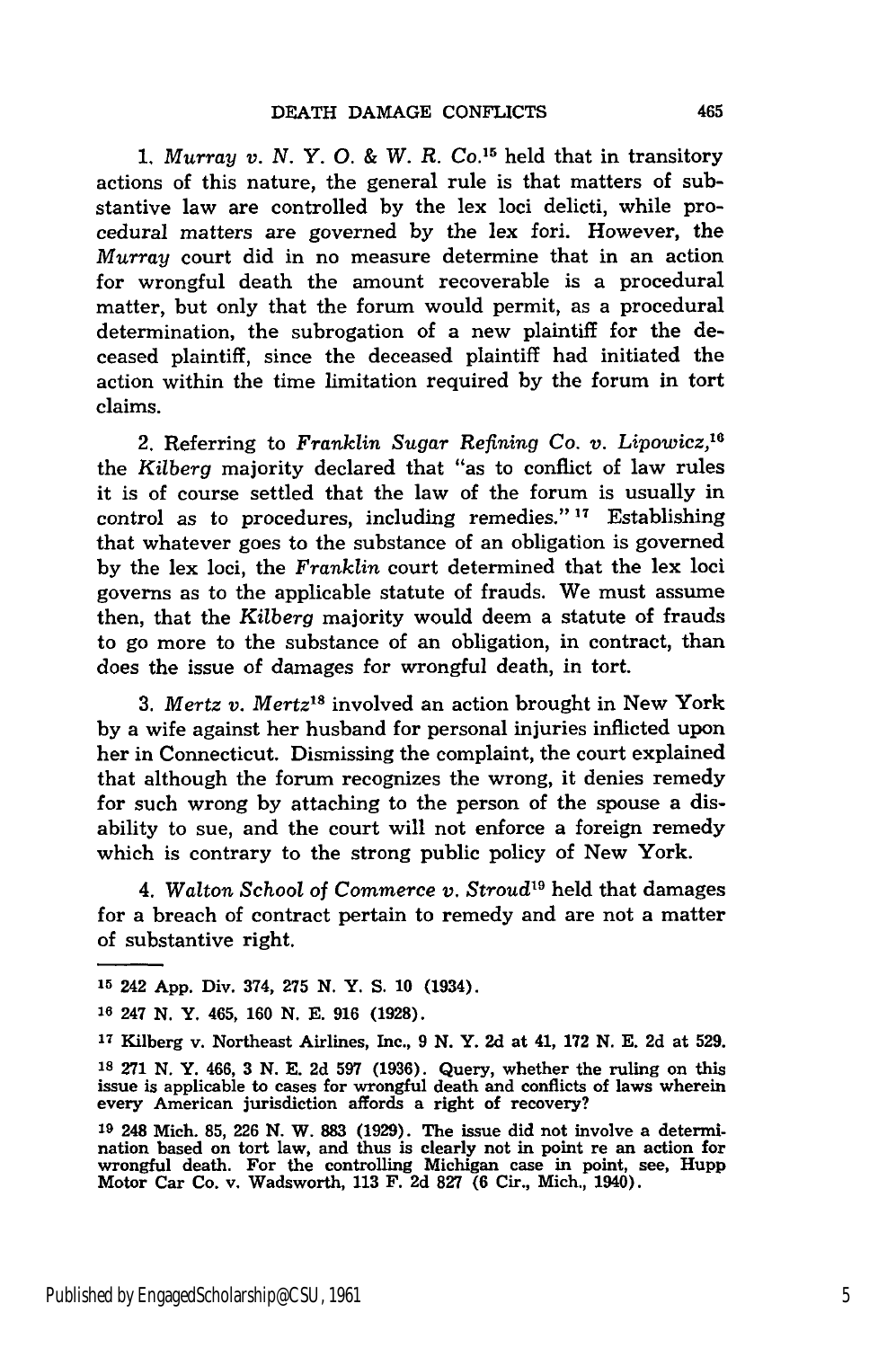**5.** *Conklin v. Canadian-Colonial Airways, Inc.2 0* merely involved the validity of a contractual limitation upon a carrier's common law liability and thus has no applicability to the question presented in the *Kilberg* case.

The legal effect of these supposedly supporting cases may clearly be controlling regarding the issues determined therein. It appears, however, that the *Kilberg* court bent slightly backwards to extend these cases to the issue at hand.

#### **A Contractual Approach**

In *Patterson v. American Airlines, Inc.,21* the court held that a breach of contract action could be maintained although the basis of the action was a breach of duty through negligence. Neither the New York forum, where the flight originated, nor New Jersey, where the fatal crash occurred, imposed a limitation on damages recoverable. The court relied on two cases for support of its decision.

*Grein v. Imperial Airways, Ltd.,22* determined that the air travel tickets purchased by the deceased were in the nature of a single contract, though there were separate flights involved, and consequently the contract fell within a classification of *international carriage,* as defined by the *Warsaw Convention* of 1929 and given the force of law in the United Kingdom by the *Carriage by Air Act* of 1932.23 Under this aspect, *Lord Campbell's Act* was found inapplicable and recovery was limited to the provisions of the *Warsaw Convention,* 125,000 French francs (£1670). A minority of the court discussed in the affirmative whether an action would lie for wrongful death under the provisions of *Lord Campbell's Act* where an act, neglect or default causing the death was a breach of duty imposed by contract. The *Patterson* court, relying on this distinction, failed to recognize the vast authority which cements the rule that in wrongful death actions arising from a breach of contract due to negligence, the action is governed, not by the lex loci contracti, but rather by the lex loci delicti.

<sup>20</sup> **266 N.** Y. **2d** 244, 194 **N. E. 692 (1935).**

<sup>21</sup>3 Avi. **18,** 214 (S. D. **N.** Y., 1953).

<sup>22</sup>1 Avi. 622 (Ct. of App. Eng. 1936).

**<sup>23</sup>**Halsbury's Stat. of Eng. **(2d** ed., 1948).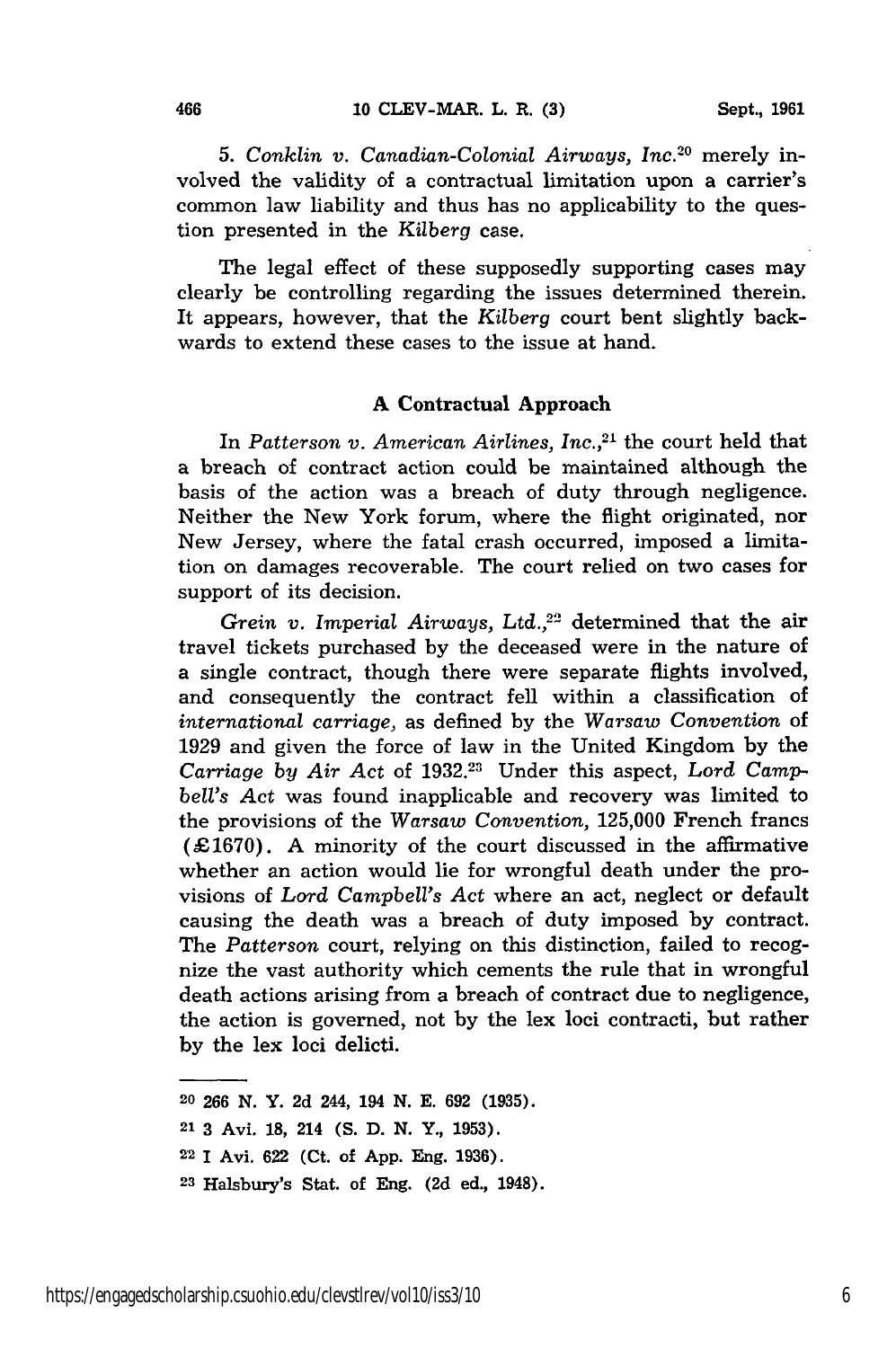Greco v. Kresge Co.<sup>24</sup> was an action for wrongful death caused by unfit pork purchased and consumed by the plaintiff's decedent. The court held that though the action may be maintained solely for the breach of the implied warranty of fitness, the breach is a wrongful act and, in its essential nature, a tort. The *Greco* case is clearly a distinction from the cases in point which must determine whether the lex delicti or the lex fori governs the damages recoverable in an action for wrongful death.

#### Death on the High Seas

In 1920, Congress enacted the *Federal Death on the High Seas Act,25* the primary purpose of which was to resolve the confusion inherent in conflicting state wrongful death statutes. It was not firmly established, however, until *Wilson v. Trans*ocean *Airlines,2 6* that the *FDHSA* supersedes the state wrongful death statutes as to actions for death occurring on the high seas.

#### **Full Faith and Credit**

In an action for wrongful death occurring in Illinois, **the** Wisconsin forum dismissed the complaint on the ground that the Wisconsin death statute provided that such action may be brought for a death caused in Wisconsin only, and that a local public policy had been established against entertaining suits brought under the wrongful death acts of other states. On appeal, the United States Supreme Court declared that local policy must yield to the constitutional requirement that full faith and credit must be given in each state to the public acts of any other state.<sup>27</sup>

Query, whether the *Kilberg* case,<sup>28</sup> on appeal to the highest court, would be reversed on similar grounds, ergo, that full faith and credit must be given to the Connecticut death statute in toto, including its limitation on recovery?

**<sup>24 277</sup> N.** Y. **26, 12 N. E. 2d 557 (1938).**

**<sup>25</sup>**41 Stat. **537, 538 (1920),** 46 **U. S. C.** secs. **761-767 (1952).** The **FDHSA** has no limitation on damages recoverable; recovery is for loss of support. **<sup>26</sup>**121 F. Supp. **85 (D. C.,** Cal., 1954).

**<sup>27</sup>**Hughes v. Fetter, **257** Wis. **35,** 42 **N.** W. **2d** 452 **(1950),** rev'd 341 **U. S.** 609 (1951).

**<sup>28</sup>**Kilberg v. Northeast Airlines, Inc., supra, n. 11.